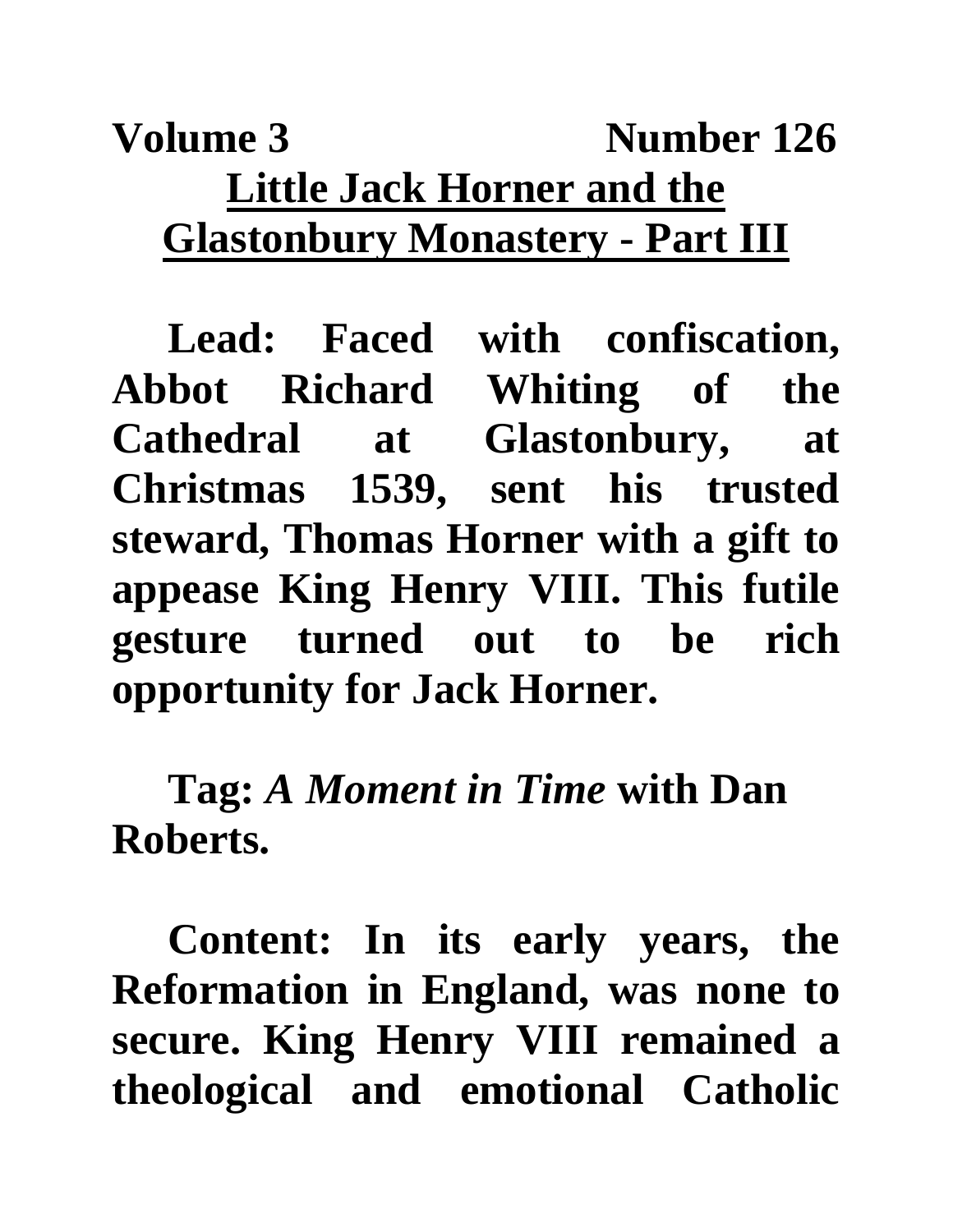**until the day he died. The primary reason for removing England from allegiance to the Roman Church in 1534 was that the pope refused to give him a divorce from his first wife who could not produce for him a male heir. The Protestants around Henry were always a little nervous that the King, on a whim, might act on his true Catholic sentiments and go back to Rome. His chief minister, Thomas Cromwell, convinced the King that if he dissolved the monasteries of England he could accomplish two things. By confiscating them the King could fill his depleted treasury, something that always appealed to Henry, and, because many monasteries were hotbeds of Catholic sentiment, he could suppress a potential threat to the**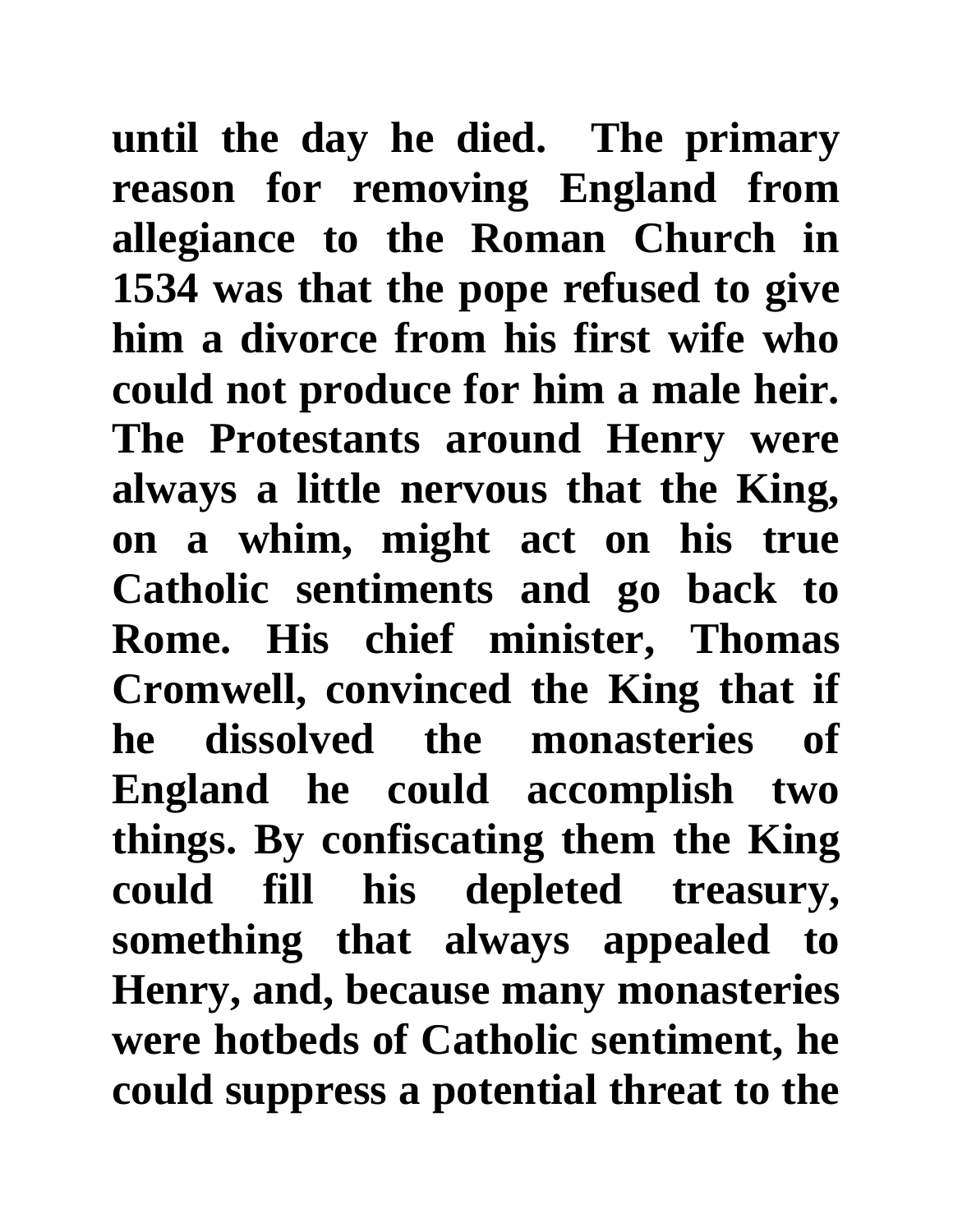**newly Protestant Church of England. In 1536, Henry and Cromwell began to close the monasteries. The King kept some for himself, but wisely distributed the balance to his family, friends and supporters throughout the realm. This land transfer meant a large number of influential people would be committed by pure selfinterest to the survival of the Reformation.** 

**Legend has it that one of those benefitting from the dissolution was Thomas Horner, steward to Richard Whiting, the Abbot of the Cathedral at Glastonbury, an ancient monastery south of Bristol in southwestern England. Whiting hoped to appease the King so he sent the King the deeds**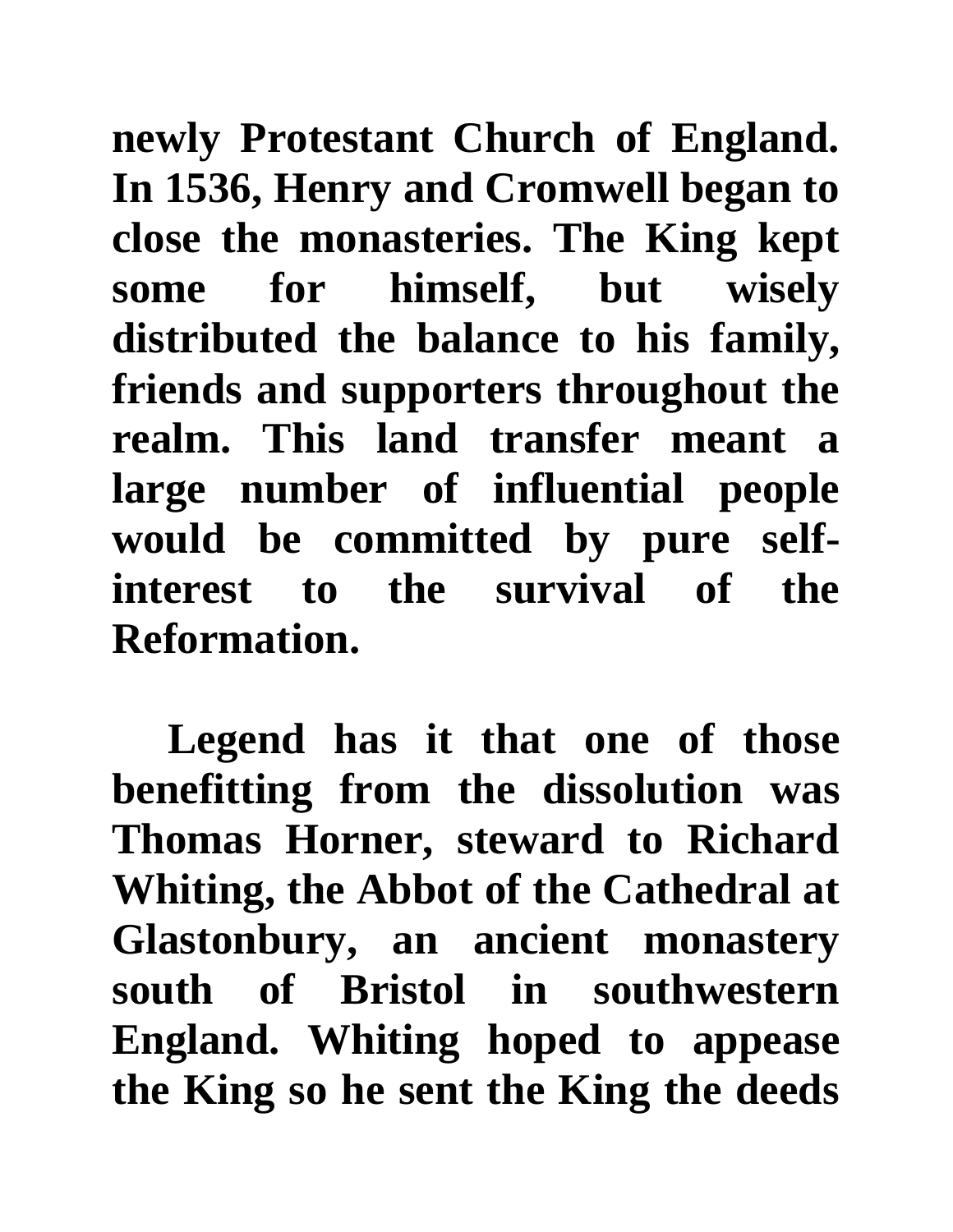**to twelve manorial estates owned by Glastonbury. He secreted the deeds in a Christmas pie and sent them to London in the care of his trusted steward, Thomas Horner. Horner must have realized that the Abbot's gesture was futile, that King Henry and Cromwell would have the monastery none the less and then Horner would be out of a job. On the trip to London, he popped open the pie and stole the deed to the rich manorial estate at Mells. Next time: The betrayer earns his plum.**

**At the University of Richmond, this is Dan Roberts.**

## **Resources**